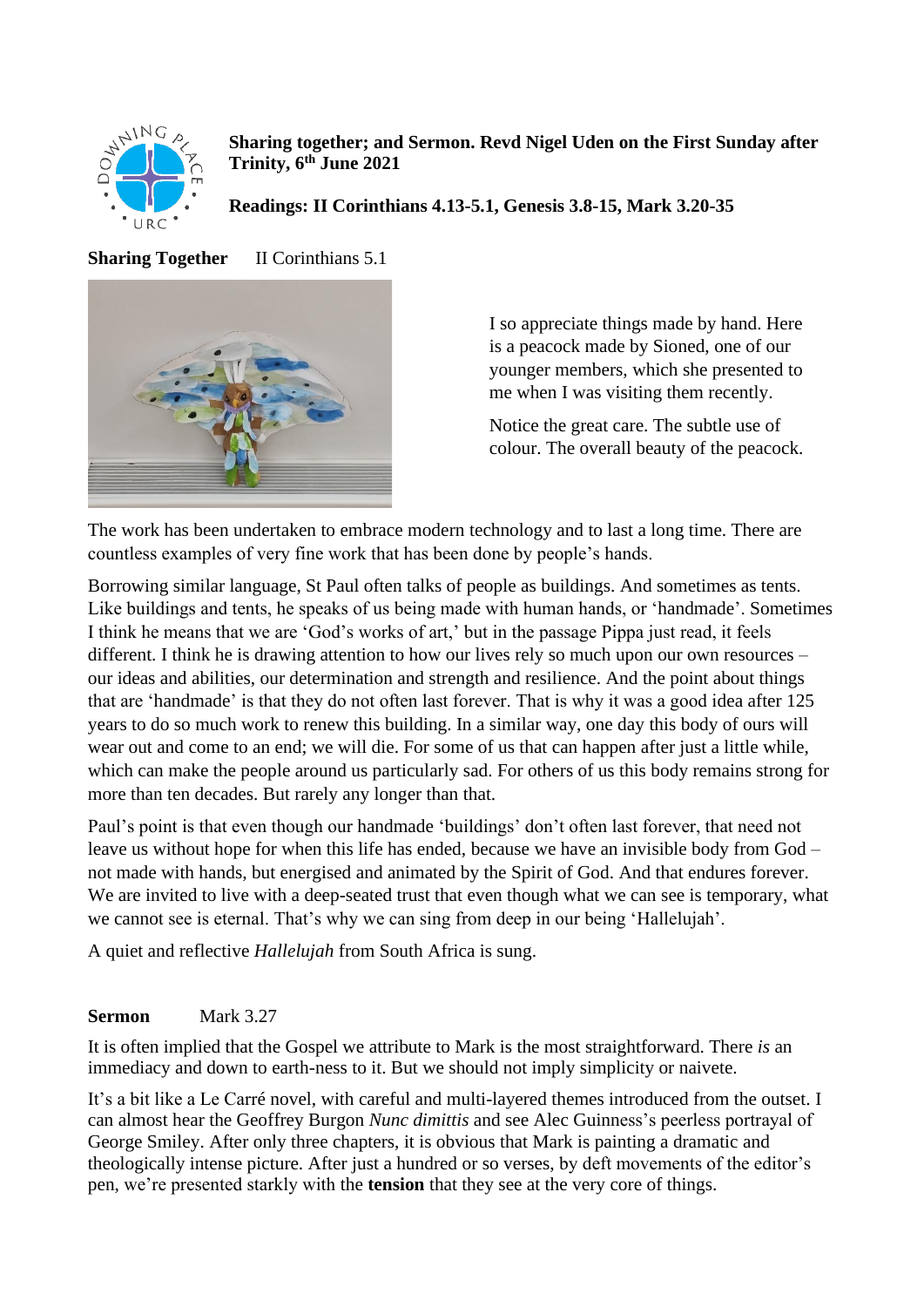Indeed, by the section of chapter three from which Pippa read, it would appear that this author's carefully highlighted

- tension between family members;
- tension between religious leaders;
- tension between nations:
- tension between those who steal and those they steal from;
- tension between those who are powerful and those who are side-lined;
- and supremely, tension between what is cryptically referred to as the 'strong man' and those who bind him.

And just as these are tensions we may assume characterised society of two millennia ago, so we can surely recognise them as tensions writ large across today's world, too.

- Which of us is a stranger to the difficulties that accompany the delights of family life?
- How profoundly religious intolerance infects the peaceableness of today's world.
- How near the surface are the lust for power and ready resort to aggression that mar the neighbourliness of nations.
- How susceptible we are to that jealousy and greed which leads one person to think they can rob another of their possessions, of their spouse, or their peace.
- How alarming it is to see how easily populism crushes or even co-opts dissent.
- How intimidating the grip of those whom life's unfairness has enabled to be 'strong' ones, and how alluring their deceits.

All that being considered, this earliest Gospel seems to be especially insightful about what lies at the heart of the world's ills. This is no 'smile Jesus loves you' message of sentimentality. It's not even reducible to 'love one another and Jesus will smile on you'. I hear Mark addressing the crisis that defines both first-century Judah, and twenty-first century Europe. We are alerted to the sophistication of the crises we face, and to which in 2021 we are challenged to bring the added sophistication of two millennia more discovery, learning and experience. So for you and me there's an extra two thousand years of science and economics, philosophy and the arts, compassion and competence to bring to the table as we explore the world's ills and how to remedy them.

But crucially it's not only down to us. This Gospel's summing up of the world's ills – our tendency either to hide form God as if God was irrelevant, or to attempt to be more God than God is, as the Adam and Eve story implies – is answered with its description of Jesus and the Kingdom of God; the Kingdom of God denoting life lived in loyalty to God and acknowledgement of God's reign. That's what is offered as the good news which heals the world's tension. In today's Gospel reading it's all given a particular focus. Jesus's life and work are contrasted with Satan's. Borrowing ideas from older antiquity, Mark uses 'the strong man' as a symbol of Satan – the very one Jesus wrestled as he was tempted during those forty days in the wilderness. So, for example, Mark echoes Isaiah's euphemism for Satan as 'the strong', 'the mighty' or 'the terrible'.  $\frac{1}{1}$  It sort of sums up the way in which that which is 'not God' can be so dominant, so controlling.

Then Mark describes Jesus's work as to 'bind' this strong one. Jesus's binding of the strong man is typified by the language of exorcism. There have already been two examples of that in chapter one. Our editor is painting the picture of Jesus as one who, with divine power, casts out the demons who serve Satan, or ties them up so that they become impotent. In those earlier writings, this work of binding Satan, of depriving the evil one of capacity, is something more focussed upon the future

<sup>&</sup>lt;sup>1</sup> Isaiah 49.24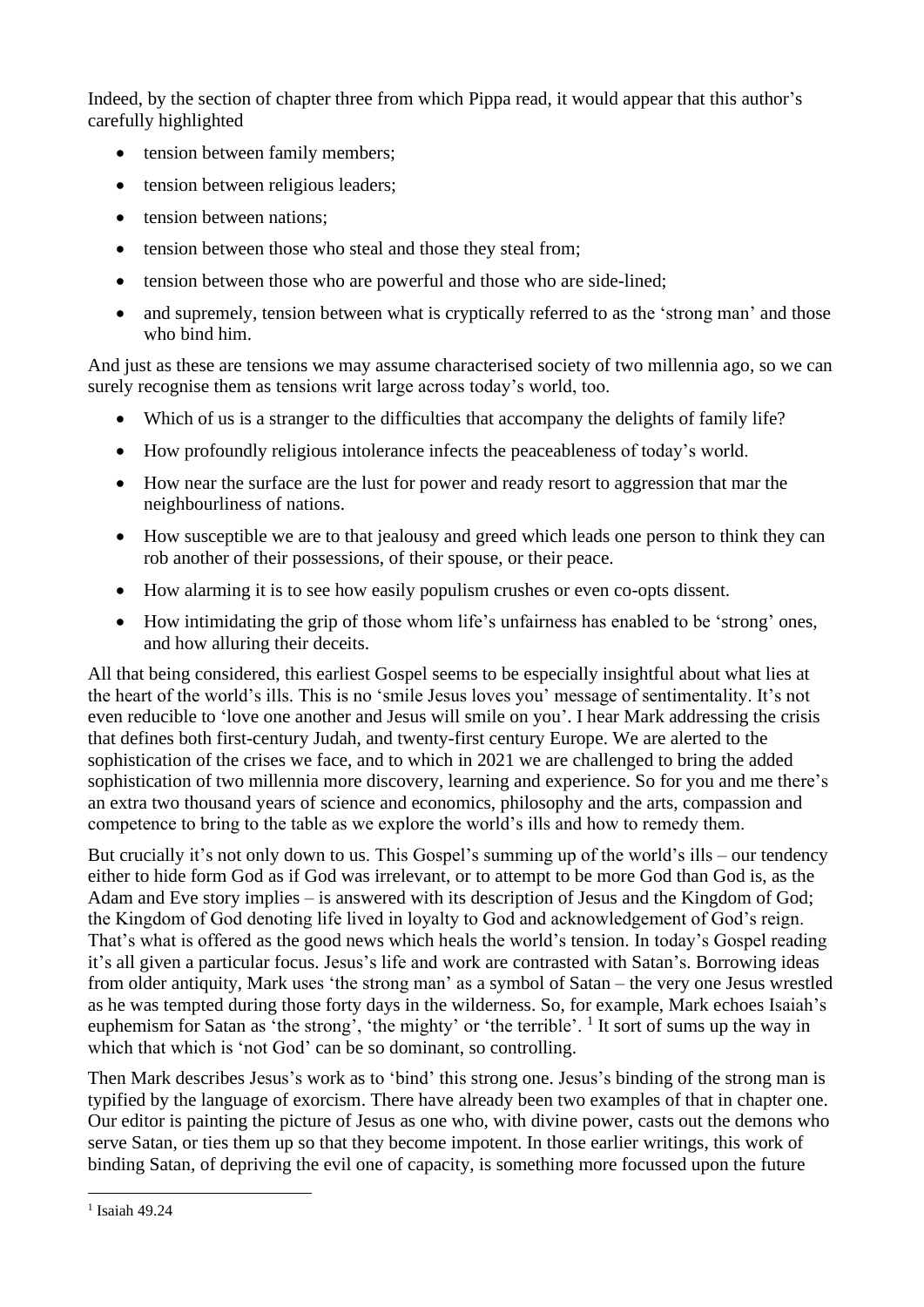hope, but our editor makes it part of Jesus's historical ministry on the streets and hillsides of Galilee. It's also what he enlists his disciples to do: ' he appointed twelve, … to have authority to cast out demons<sup>3</sup>

If the good news about Jesus two thousand years ago can be summed up as binding Satan, as depriving that which is not God of its influence and power, and if Mark uses that to express how Jesus resolves the tensions at the heart of society, then, might we understand the church's work of serving God's mission today to be binding that which is not God and depriving it of its power to ruin creation and to wreck society? I confess to finding this 'binding' idea rather helpful. It's derived from a word about tying, hindering, impeding, prohibiting. It's not to do with violent obliteration, but restraining. Surely, less is gained in this world by the violent obliteration of anything than by binding, impeding that which is damaging society's coherence.

As well as giving priority to worship and evangelism, Downing Place Church has committed itself to being shaped by wellbeing, sustainability and inclusion. As we explore how to turn these three aspirational foci into realities that shape our life and work, I am wondering how this idea of 'binding the strong one' might help.

So, what about our aspiration to nurture people's well-being? In a world where so many of us are vulnerable to stress and short fuses, to disappointment and even despair, does the 'strong man' of loneliness and anxiety need to be bound by the bonds of human compassion, thoughtfulness and extra mile going charity? One of the seats in Milton Country Park struck me on a few days ago. It bears very simply a person's name, their dates and the three words, 'Just be kind'. Think of the strong ones being bound by kindness. We have the perfect model in Jesus. His gut was wrenched with fellow feeling when he saw people in distress. And his hands forever bear the nail mark of how far he would go to put love into practice.

On a planet severely at risk from humanity's abuse, neglect and exploitation, does the 'strong one' of complacency need to be bound? We do not have time on our side. The ecological situation is now regarded as both crisis and emergency. If we are in a reverie of smugness that sees it as someone else's problem, then it is precisely that which needs rudely to be interrupted so that we are awakened to the imperative of amending our ways and preserving the planet. It is the untamed strength of our carelessness with Planet Earth that needs to be bound by Governments, by institutions, including the church, and by individuals. There is nothing wrong with creation; God saw it and it was good. The difficulty is how we treat it. But how we treat it can also be the solution.

In a world that discriminates between people so that

- some are in and others are out.
- some are accepted and others are rejected,
- some are safe and others are in peril,

how do we embody inclusivity by binding those strong prejudices that prefer to exclude than to embrace? Humanity's capacity for discriminating is rarely far from the news. Pride month has just begun, with its focus upon the need for justice to define our gender politics. Last week saw the centenary of the Tulsa massacre of black people by 'strong' people in Oklahoma. And the illtreatment of the Uighur Muslims in North Western China is an on-going case of where the strong one needs binding because they are binding the weaker ones. Then there are the many other prejudices that do not reach our headlines or campaigns: how about today's prejudice against shy people, as if only confidence and self-promotion would get you anywhere? And what about ableism - the thought that people who live with disabilities are inferior to those who don't. How do we bind those strong ones?

<sup>2</sup> Mark 3.14f